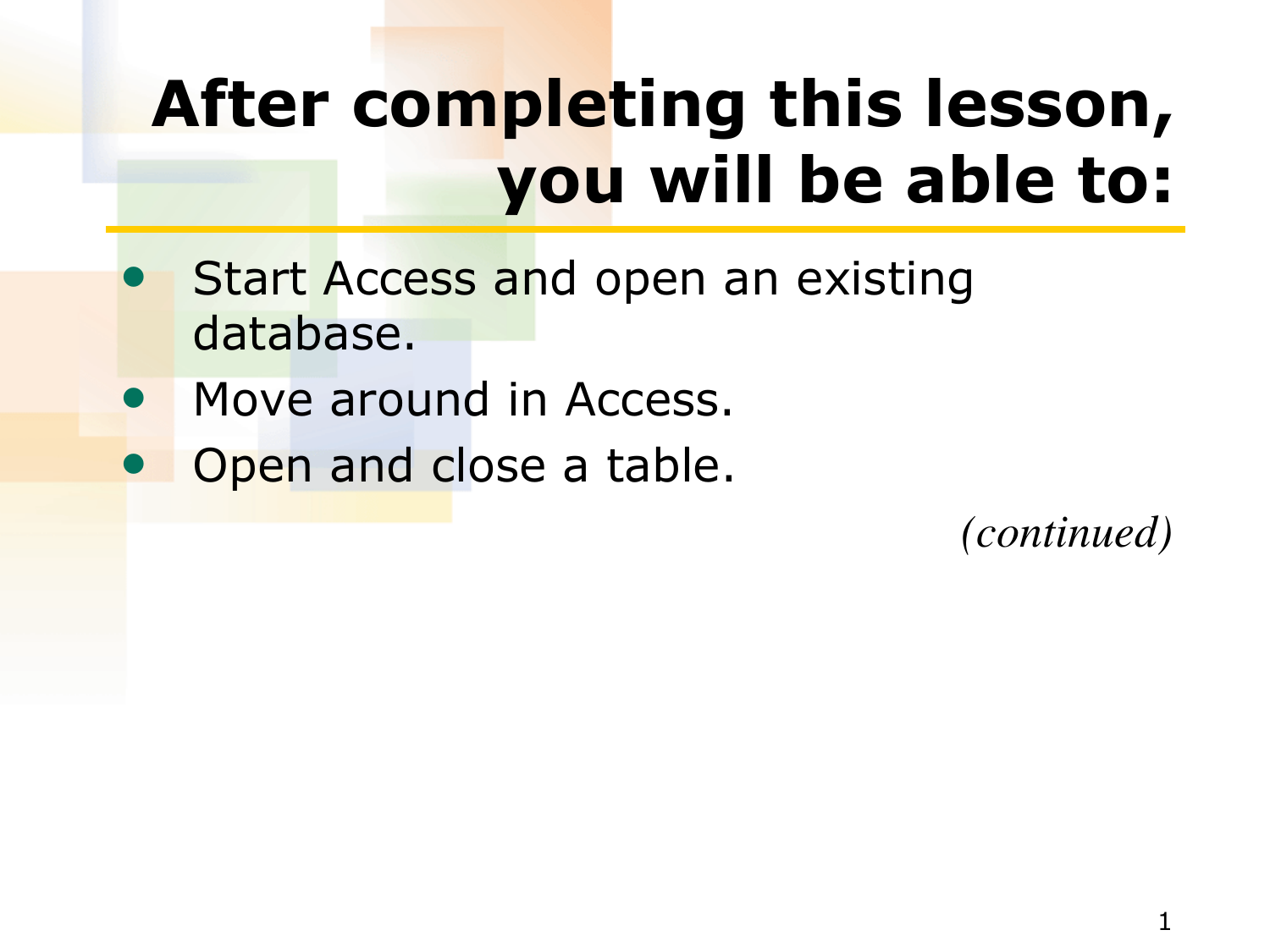## **After completing this lesson, you will be able to:**

- View a table in Datasheet view and Design view.
- Navigate within a table using the mouse pointer.
- Navigate within a table using the keyboard.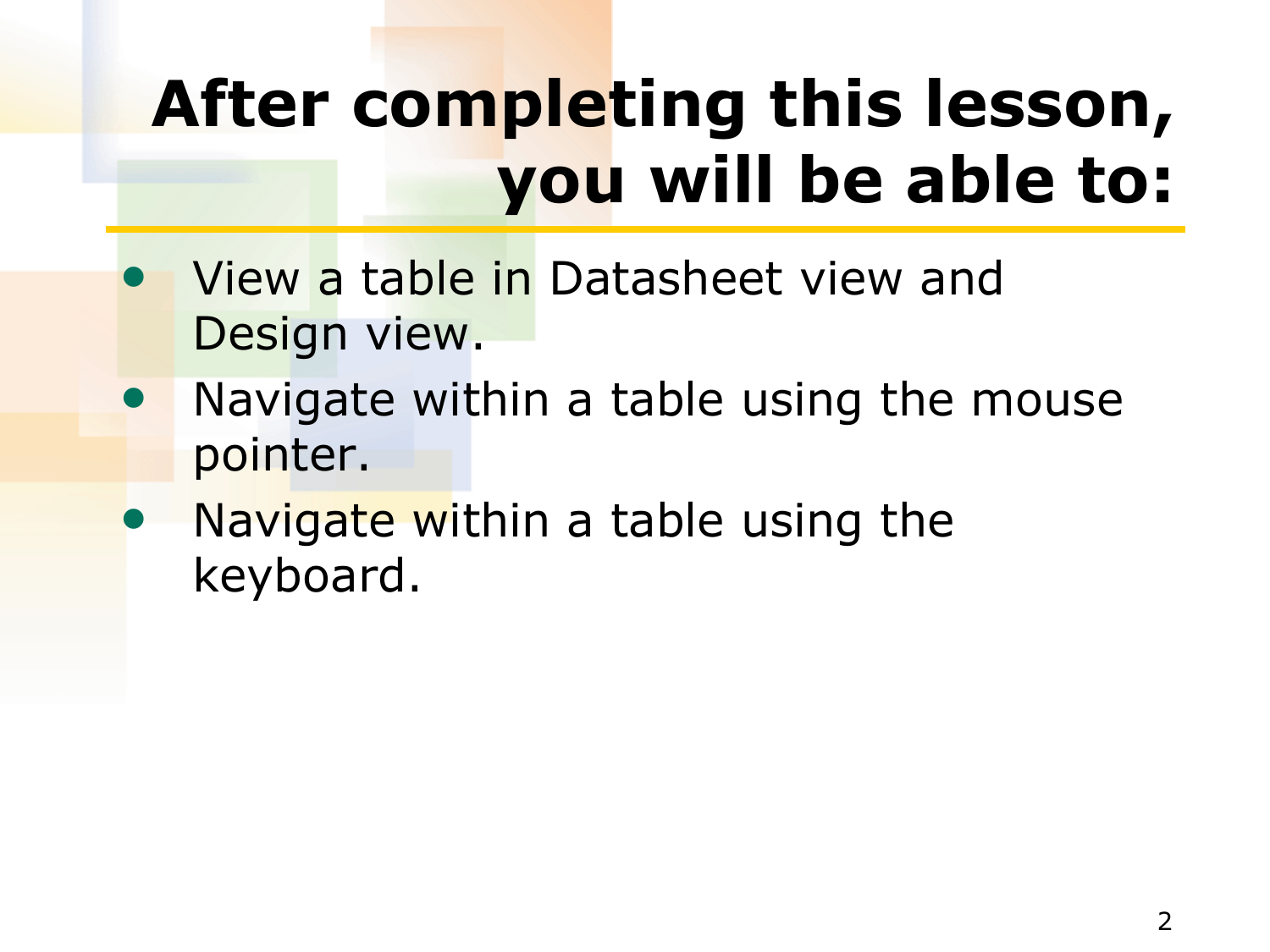### **Starting Access**

#### **To start Access**

- 1. On the Windows taskbar, click the Start button.
- 2. On the Start menu, point to All Programs and click Microsoft Access.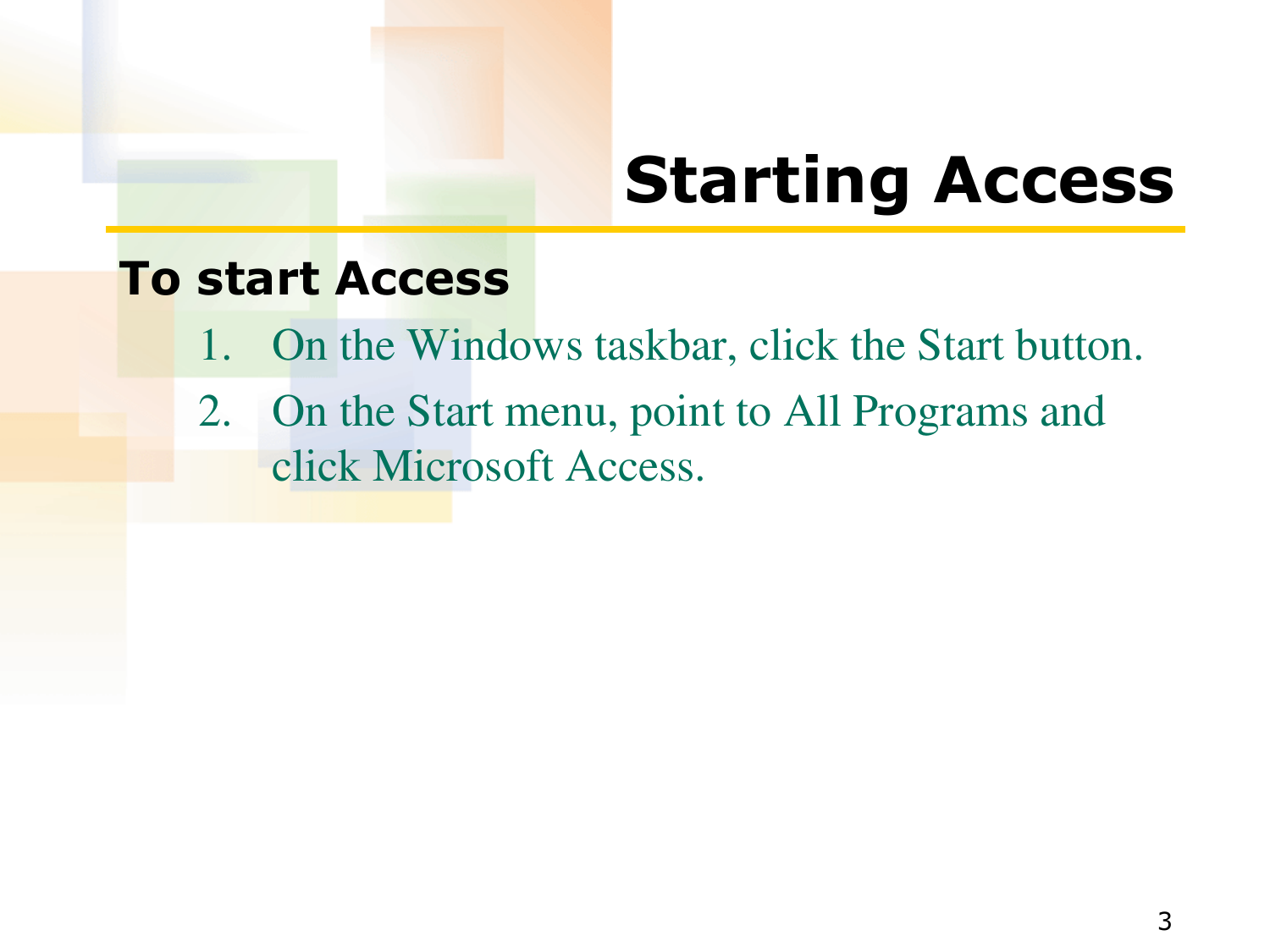# **Opening an Existing Database**

#### **To open an existing database**

1. If Access is not already open, start Access and, in the New File task pane, click one of the recently used databases listed there or click the More files link to open a dialog box to find the database.

#### *Or*

 If Access is already open, click the Open button on the Database toolbar.

*(continued)*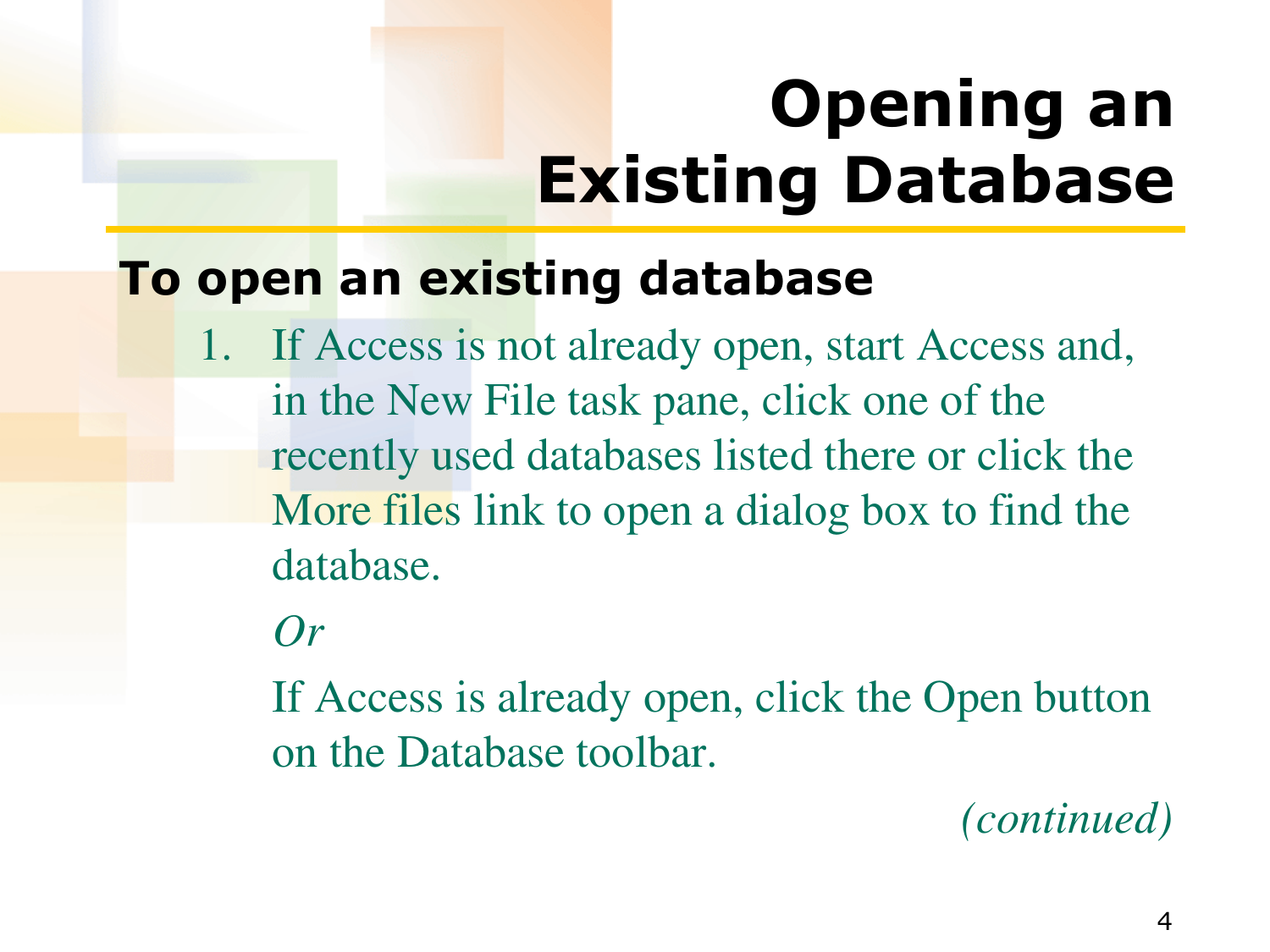# **Opening an Existing Database**

#### **To open an existing database** (*continued)*

- 2. Click the Look in down arrow and navigate to the location of the database that you want to open.
- 3. Click the database that you want to open and click Open.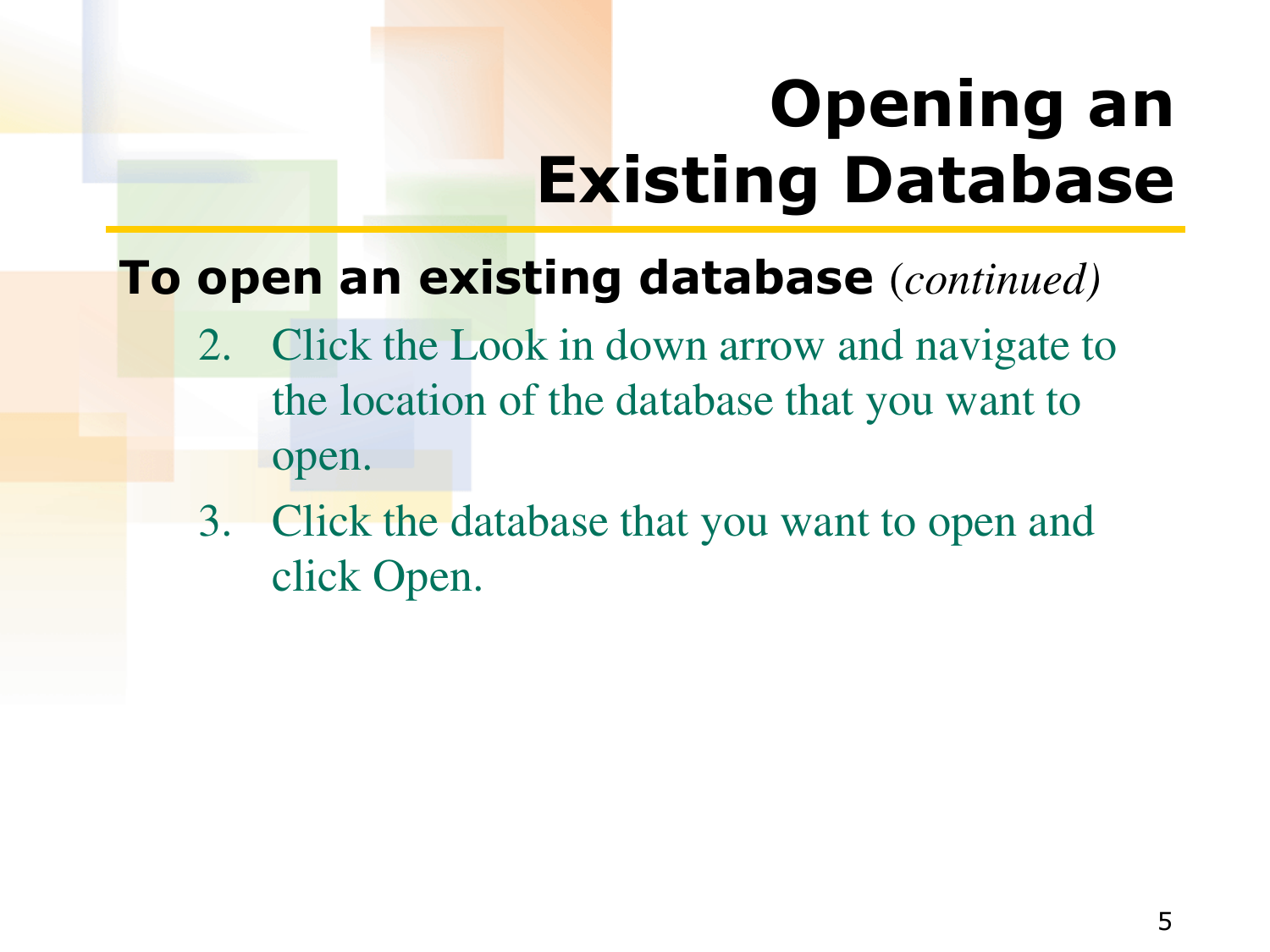### **Using the Office Assistant**

### **To display the Office Assistant**

1. On the Help menu, click Show the Office Assistant.

### **To hide the Office Assistant**

Right-click the Office Assistant and then click Hide on the shortcut menu that appears.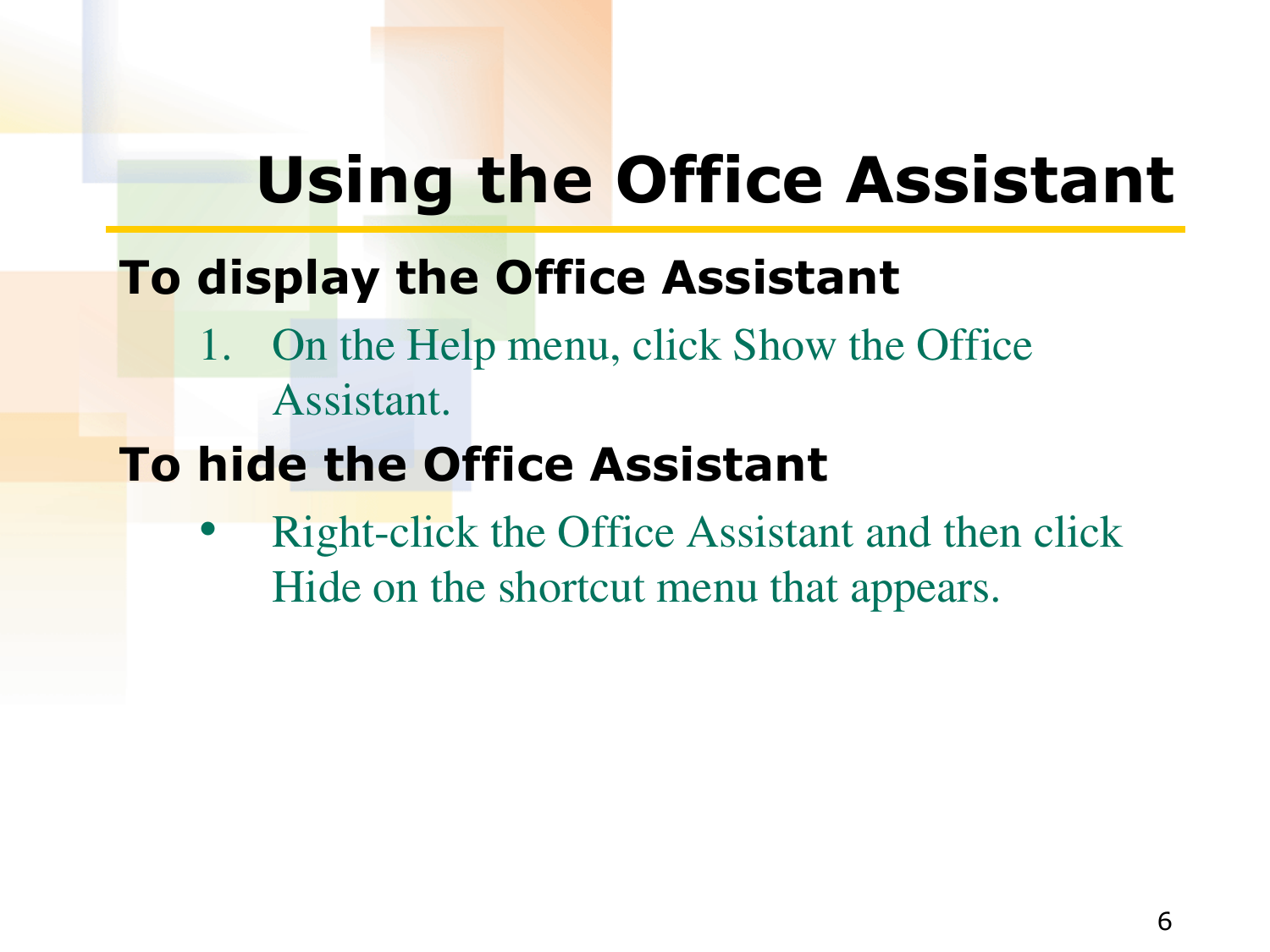### **Moving Around in Access**

#### **To move around the Database window**

• On the Objects bar, click the type of object for which you want to view a list of available objects.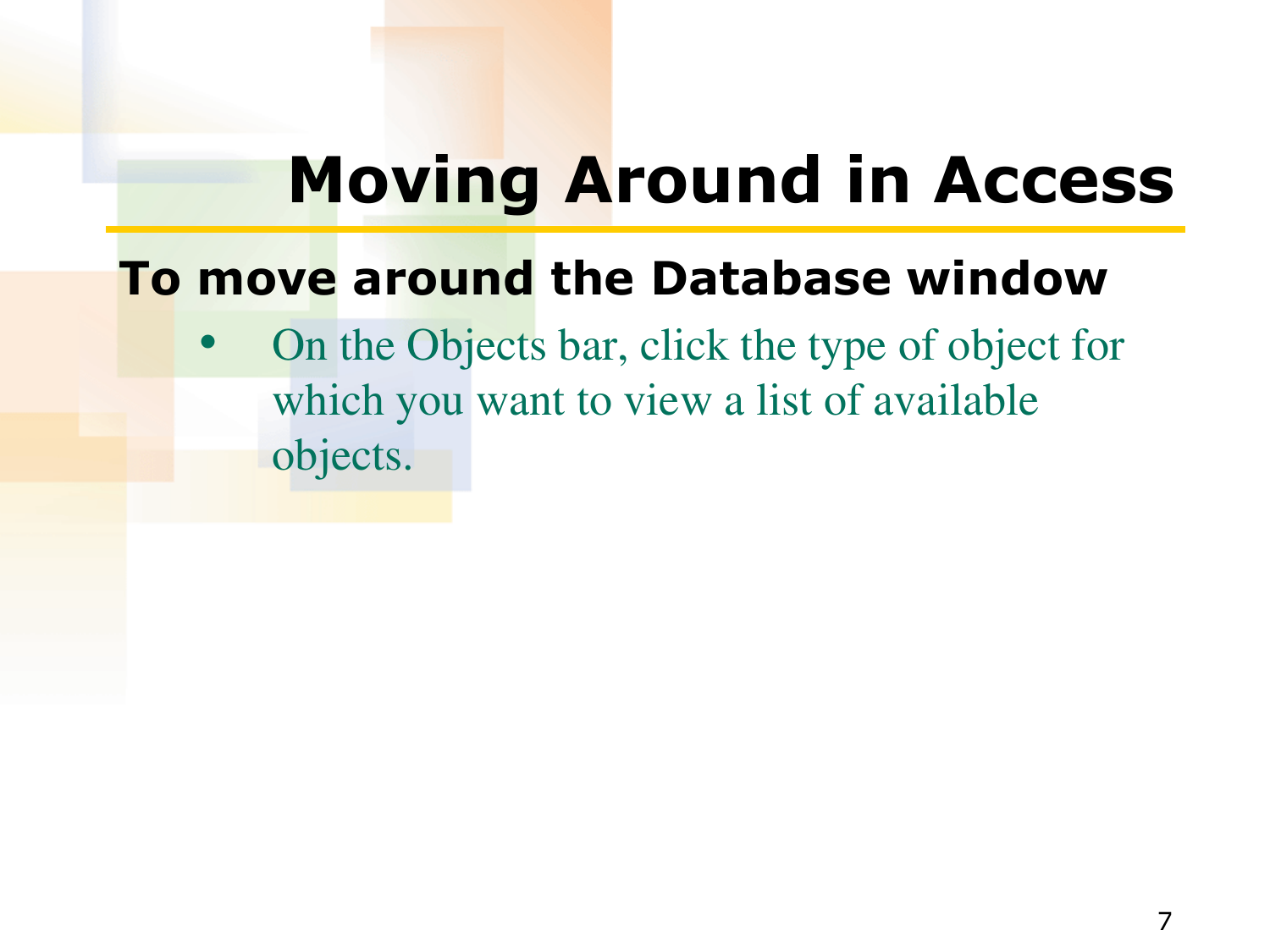## **Opening an Object in Datasheet View**

#### **To open an object in Datasheet view**

- 1. On the Objects bar, click the type of object that you want to open.
- 2. Click the name of the object that you want to open.
- 3. On the Database window toolbar, click Open. *Or*

 Double-click the name of the object that you want to open.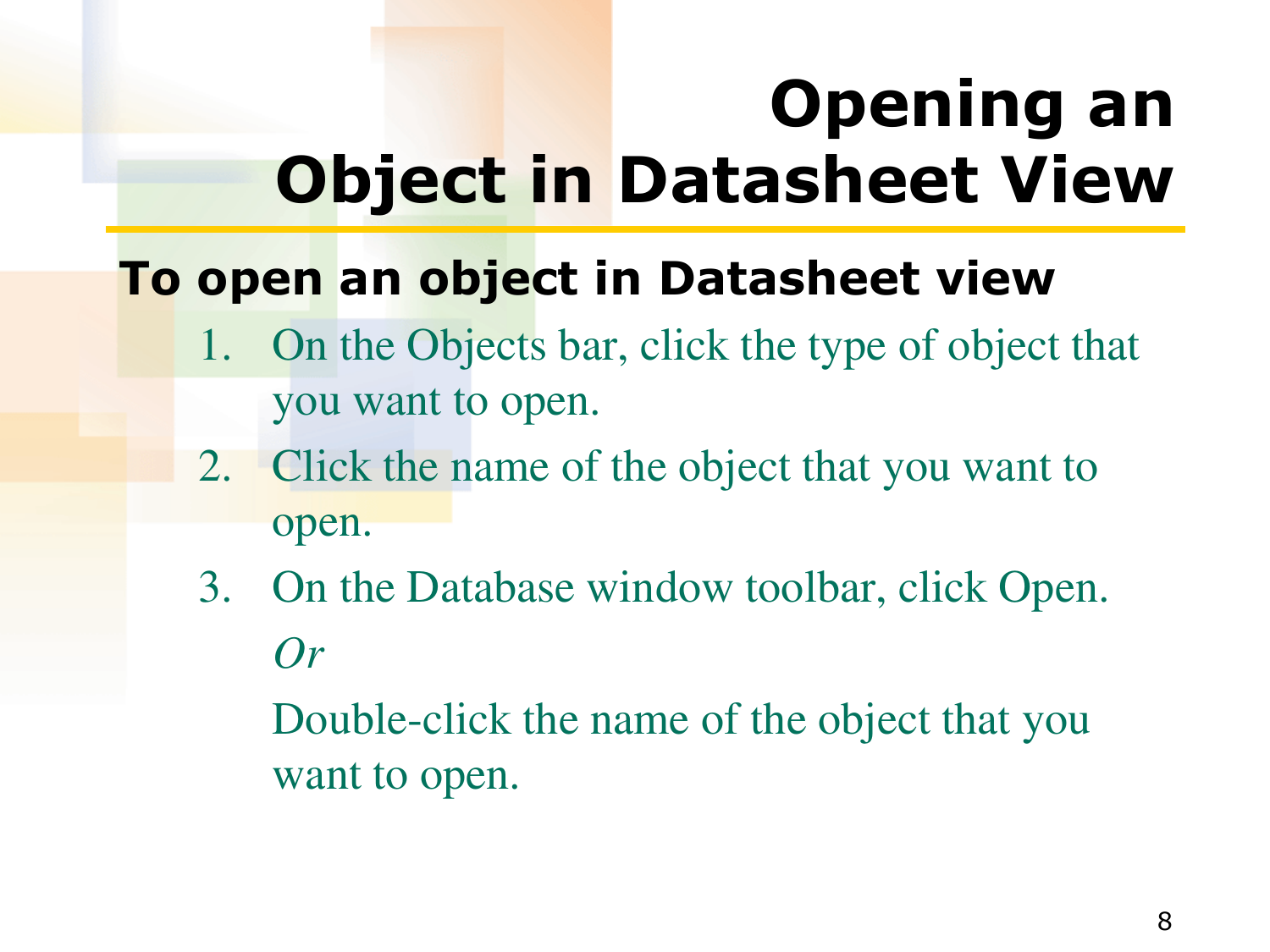# **Opening an Object in Design View**

#### **To open an object in Design view**

- 1. On the Objects bar, click the type of object that you want to open.
- 2. Click the name of the object that you want to open.
- 3. On the Database window toolbar, click Design.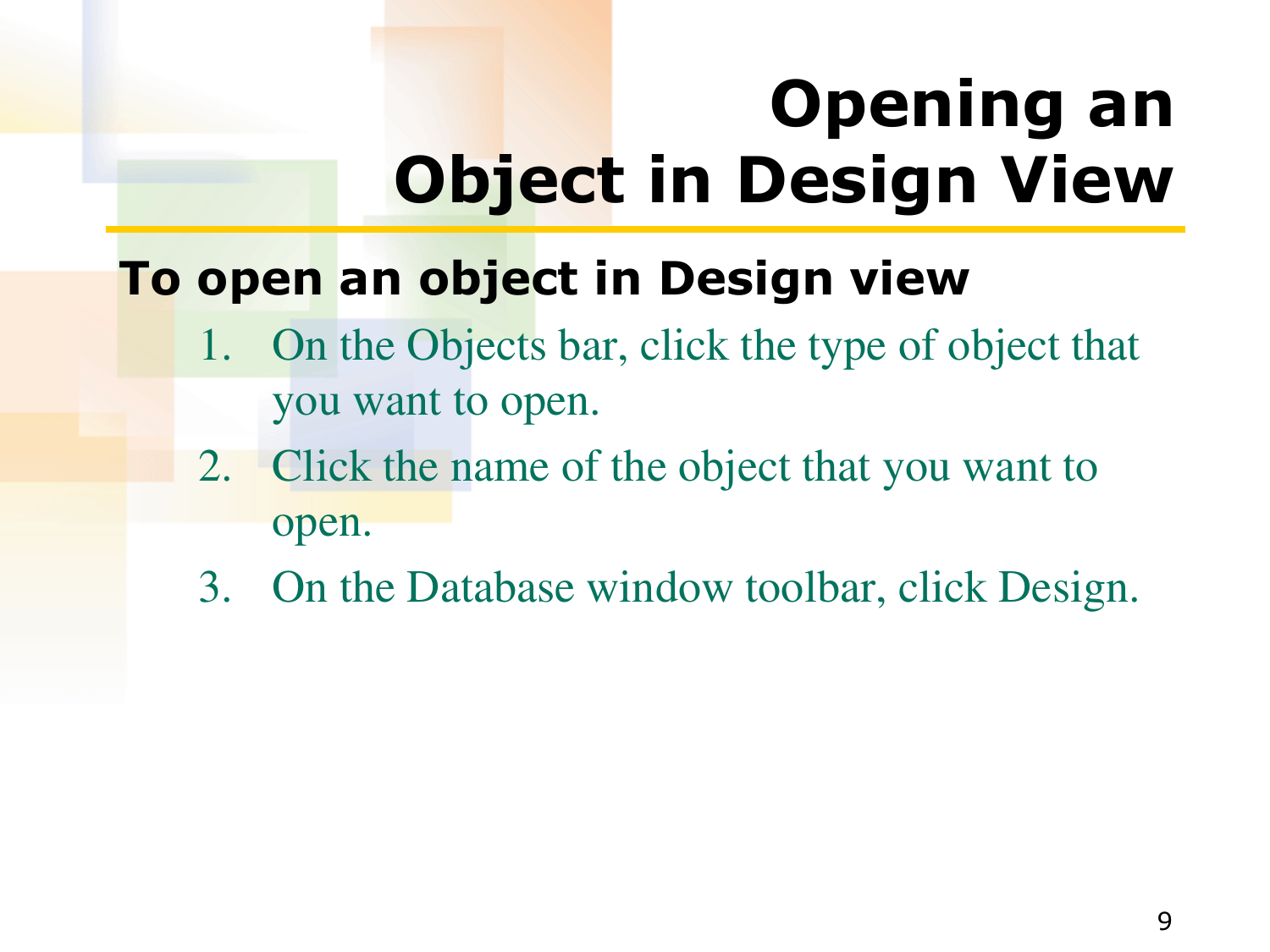### **Switching Between Datasheet and Design View**

#### **To switch between Datasheet and Design view for a table**

• On the Table Datasheet toolbar or Table Design toolbar, click the View button.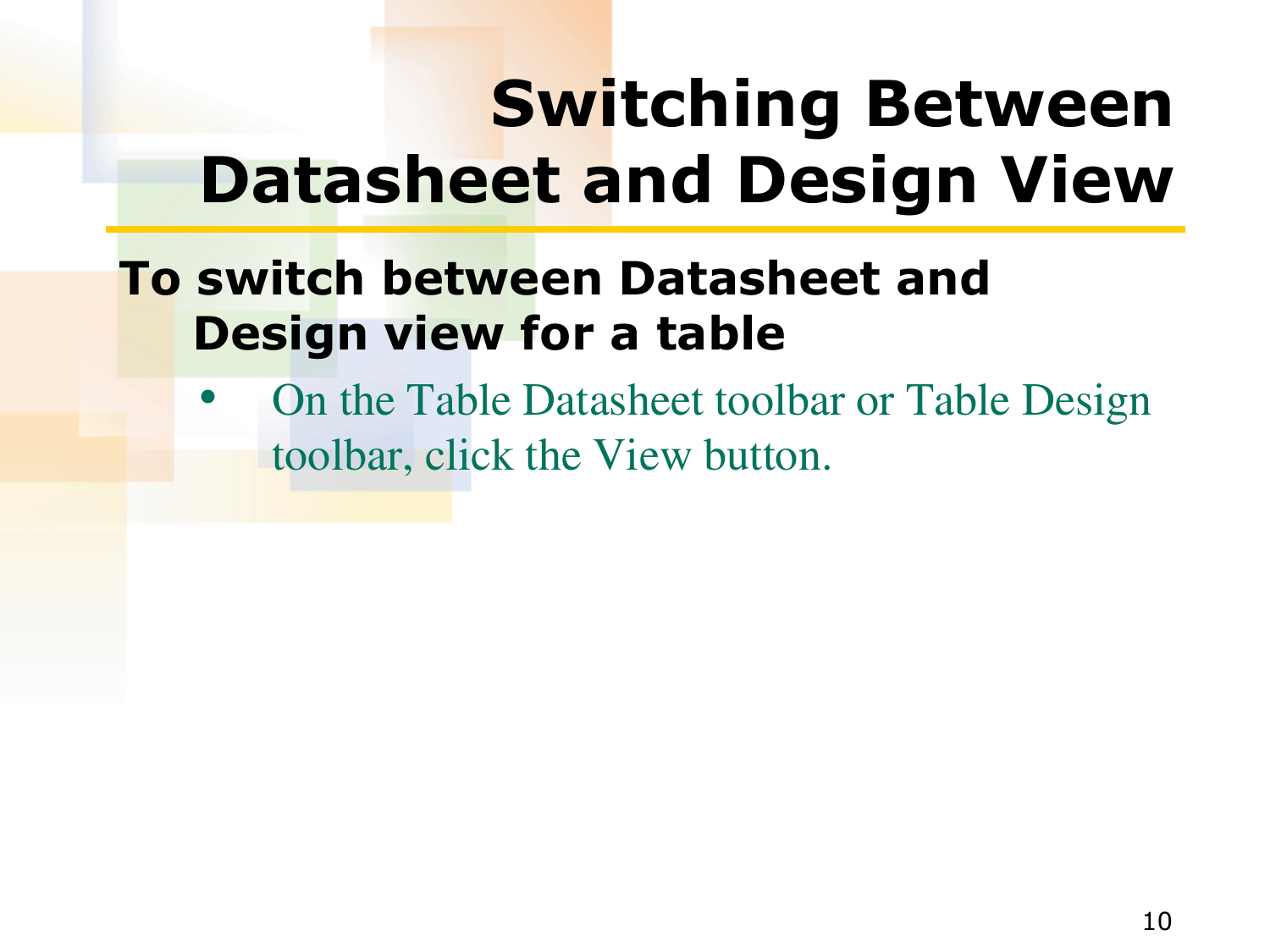### **Navigating in Datasheet View**

### **To navigate in Datasheet view**

- Use the mouse to click in the cell that you want to select.
	- *Or*
- Use the navigation buttons in the bottom-left corner of the table.

*Or*

Use the shortcut keys.